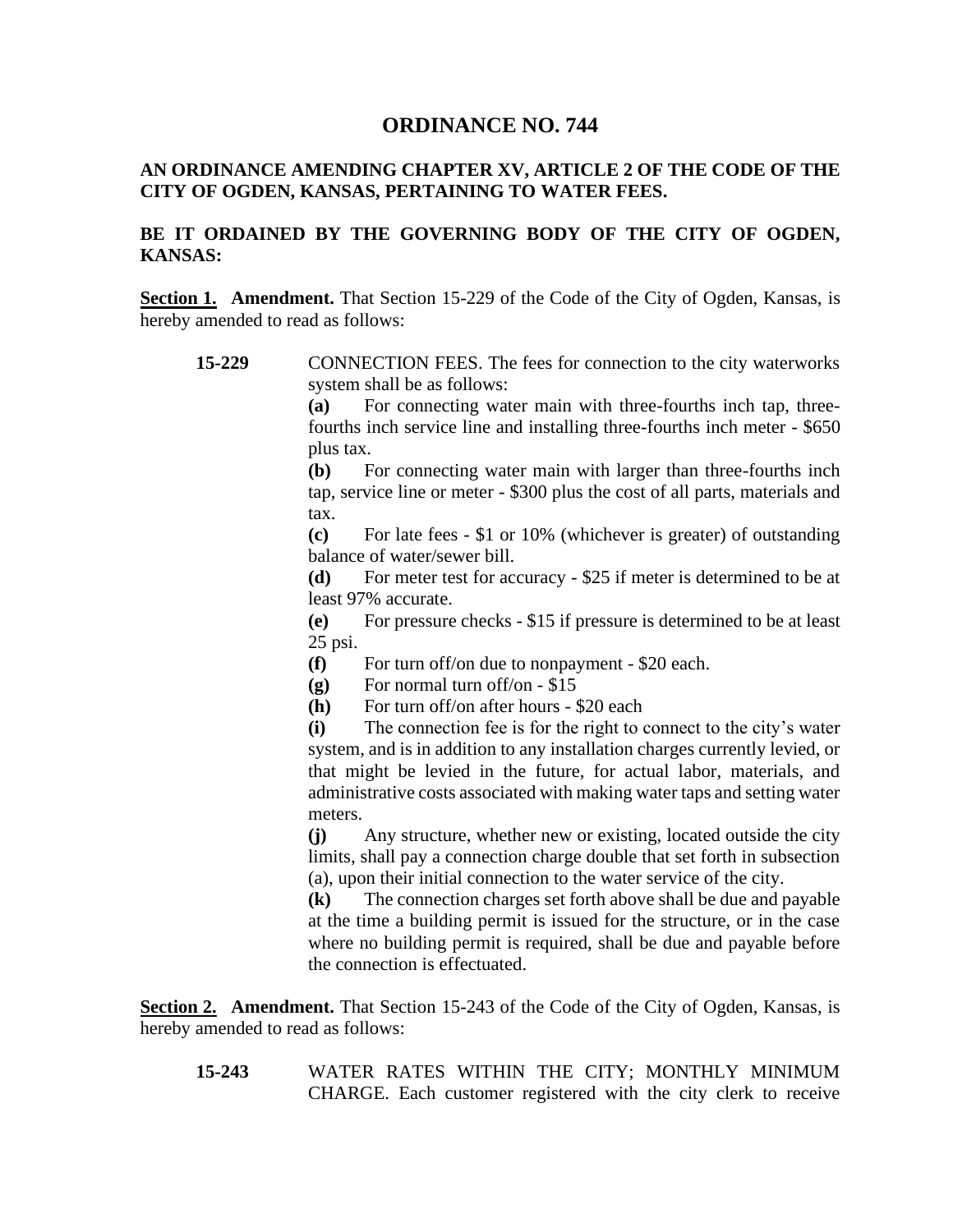municipal water service will be billed on a monthly basis a minimum charge based on the customer's meter size. The minimum charge will include all water used up to and including 2,000 gallons per billing cycle. The monthly minimum charges for each meter size are as follows:

- **(a)** 5/8" x ¾" meter size: \$15.78 monthly minimum charge.
- **(b)** ¾" meter size: \$22.66 monthly minimum charge.
- **(c)** 1" meter size: \$36.44 monthly minimum charge.
- **(d)** 1 ½" meter size: \$70.88 monthly minimum charge.
- **(e)** 2" meter size: \$112.20 monthly minimum charge.

**Section 3.** Amendment. That Section 15-244 of the Code of the City of Ogden, Kansas, is hereby amended to read as follows:

**15-244** MONTHLY RATES FIXED. All water usage over and above 2,000 gallons shall be billed monthly at a rate of \$2.61 per 1,000 gallons (\$0.00261 per gallon). In addition to the above rates, a surcharge of \$0.032 per 1,000 gallons will be assessed for all water sold at retail for the purposes of financing the state water plan.

**Section 4. Amendment.** That Section 15-245 of the Code of the City of Ogden, Kansas, is hereby amended to read as follows:

- **15-245** WATER RATES OUTSIDE THE CITY; MONTHLY MINIMUM. Except for rural water districts, each customer registered with the city clerk to receive municipal water service will be billed on a monthly basis a minimum charge based on the customer's meter size. The minimum charge will include all water used up to and including 2,000 gallons per billing cycle. The monthly minimum charges for each meter size are as follows:
	- **(a)** 5/8" x ¾" meter size: \$29.55 monthly minimum charge.
	- **(b)** ¾" meter size: \$43.33 monthly minimum charge.
	- **(c)** 1" meter size: \$70.88 monthly minimum charge.
	- **(d)** 1 ½" meter size: \$139.75 monthly minimum charge.
	- **(e)** 2" meter size: \$222.40 monthly minimum charge.

**Section 5.** Amendment. That Section 15-246 of the Code of the City of Ogden, Kansas, is hereby amended to read as follows:

**15-246** MONTHLY RATES FIXED OUTSIDE THE CITY. Except for rural water districts, all water usage over and above 2,000 gallons shall be billed monthly at a rate of \$5.02 per 1,000 gallons (\$0.00502 per gallon). In addition to the above rates, a surcharge of \$0.032 per 1,000 gallons